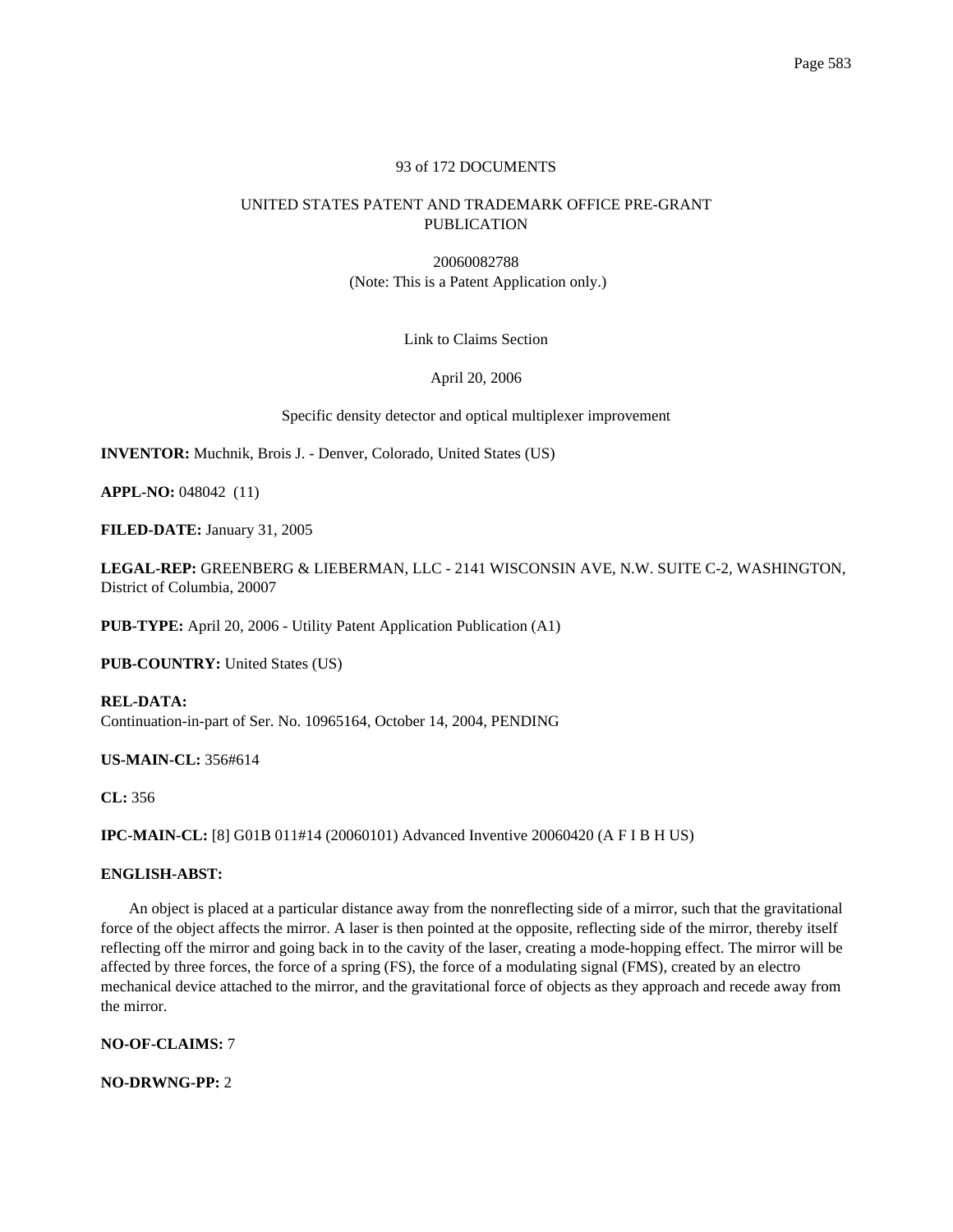#### **PARENT-PAT-INFO:**

[0001] Priority is hereby claimed to U.S. patent application Ser. No. 10/965,164 filed on Oct. 14, 2004.

### **SUMMARY:**

#### FIELD OF THE INVENTION

[0002] The present invention is a system for detecting the specific density of objects, and more particularly, identifying objects according to their specific density.

### BACKGROUND OF THE INVENTION

[0003] Detection of objects is important in many applications. For example, for security reasons, detection of objects is important to avoid allowing banned objects from entering and/or exiting a building, plane, or other location. Detection of objects can be difficult, however, if the detection is merely visual, as objects can easily be concealed from view. Thus, entrances to courthouses employ metal detectors to detect any sort of gun, knife of other typically metallic dangerous weapon.

[0004] Detection of metallic objects is not adequate for many security applications, as there are many objects that are undesirable that are not metallic whatsoever. And if visual inspection is not adequate to properly detect undesirable objects, then there is a need for a system that can accurately detect objects or else undesirable objects will remain undetected.

[0005] Detection of objects is also important for tracking or identification purposes wholly separate from security. It is desirable to correctly identify an object so that its movement can be accurately tracked, even when there is no viable means of placing a tracer, beacon, or other identification marking or code on the object. Thus, there is a need for a system that can detect an object so that the object's movement can be tracked without placing tracking means on the object.

[0006] Any object detection system relies on a property or characteristic of an object. For example, if the detection system is visual, the contour or the color of an object might be relied upon to detect certain objects. The specific density is one of many properties of an object, and remains static. Once an object's specific density is known, that object can be detected. However, the problem remains how to detect the specific density of an object if that object is not to be disturbed. Thus, there is a need for system for detecting the specific density of an object so that the object can be identified, wherein the object remains undisturbed.

[0007] The present invention deals with two high level concepts that are common in the art. The first concept is mode-hopping. Mode-hopping is an energy transfer from one transverse electronic mode (TEM) to another. For example, the most common mode hopping occurs between the fundamental mode (TEM00) and the donut mode (TEM01). Mode-hopping has been observed in semiconductor lasers due to the laser light fed back in to the laser cavity as a result of reflections. The laser energy distribution in a beam will switch from one mode to another as a function of the laser light fed back in to the cavity.

[0008] Inventions that discuss the mode-hopping phenomenon usually discuss the negative aspects. Mode-hopping is seen as a drawback to most lasers, particularly as it deals with an increase in temperature. Mode-hopping creates a situation by which, for a given pumping current, the laser can hop to a completely different mode. This "instability" has been linked to the occurrence of unwanted intensity noise, a change in injection strength (detuning), a reduction in beam power, and overall distress to users of various mechanisms utilizing lasers (including semiconductor lasers in compact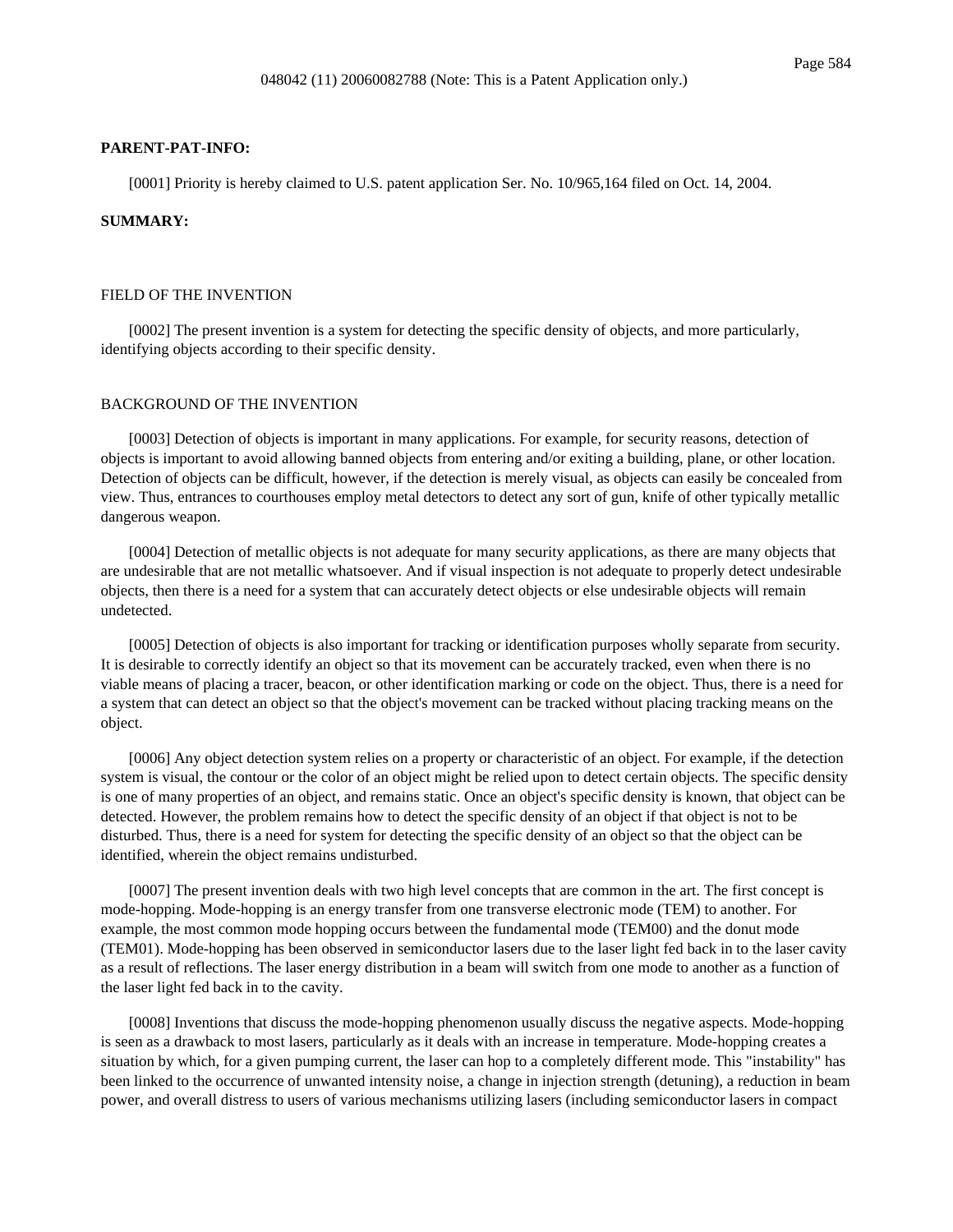disc players and bar-code scanners).

[0009] Mode-hopping has also been connected to problems other than use of lasers. In telecommunications, the switching from one mode to another affects the maximum data transmission rate, because different wavelengths have different velocities in single-mode fibers with high dispersion.

[0010] The second concept common in the art is the gravity meter, also known as a gradiometer. The concept of gradiometers has been known for some considerable time. Gradiometers measure the differential curvature or ellipticity of gravity equipotential surfaces, the rate of change of the increase of gravity in the horizontal direction, and/or the rate of increase of gravity in the vertical direction. Their object is to measure small changes in the acceleration of a mass due to gravity, known as "g". Through discovery of "g", one can determine the mass, specific density, etc. of a given space.

[0011] While gradiometers provide a method by which to obtain data regarding spaces, particularly dealing with land surveillance, most gradiometers have been expensive to manufacture and are unsuitable for long-term installation in the field. Because of the expense, care and accuracy that need to be put into their use, gradiometers are not suitable for everyday use. Furthermore, the gravity gradient measurements are associated with significant noise patterns.

### SUMMARY OF THE INVENTION

[0012] The present invention introduces mode-hopping as a method by which one can determine the specific density of an object at a distance. An object is placed at a particular distance away from the nonreflecting side of a mirror, such that the gravitational force of the object affects the mirror. A laser is then pointed at the opposite, reflecting side of the mirror, thereby itself reflecting off the mirror and going back in to the cavity of the laser, creating a mode-hopping effect. The mirror will be affected by three forces, the force of a spring (FS), the force of a modulating signal (FMS), created by an electro mechanical device attached to the mirror, and the gravitational force of objects as they approach and recede away from the mirror.

[0013] Attached to the laser will be a microprocessor that will record the occurring mode-hopping activity. Because the gravitational force imposed on the mirror will change due to the gravitational force of the moving object (FMU) as a result of the distance changing between the mirror and the object, it is necessary for either the present invention or the object to move because it is the change in the distance that is being measured--and without the movement the present invention will not function. The present invention will take into consideration FS, FMS, FMU and the distance between the object and the mirror, the change in the gravitational force on the mirror is calculated and plotted on a graph. By taking the second derivative of that function, the rate of change of the gravitational force between the mirror and the object is deducted, which is proportional to the specific density of the object.

[0014] A use for the present invention, though clearly not limited to such use, is for detection of nuclear bombs and other heavy metal devices before or when they come in to the country.

## **DRWDESC:**

#### BRIEF DESCRIPTION OF THE DRAWING

[0015] FIG. 1 shows an environmental perspective view of the present invention.

## **DETDESC:**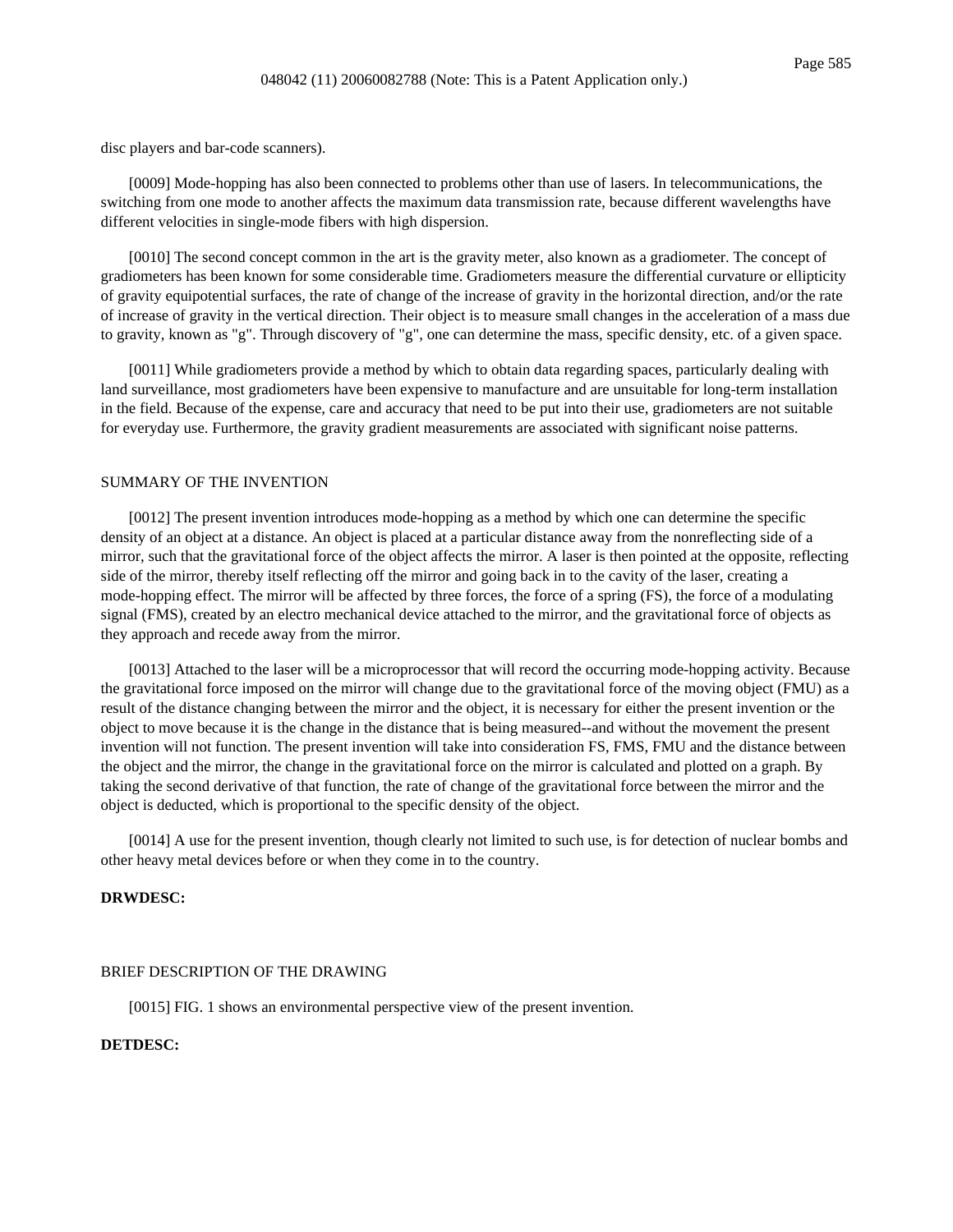#### DETAILED DESCRIPTION OF THE PREFERRED EMBODIMENTS

[0016] The present invention contains a (HSL) laser (50), which emits laser beams (12) towards an asymmetrically mounted mirror (amm) (10); the mirror (10) is positioned such that the reflecting side is facing towards the laser (50). The hetero-structure laser (50) emits beams (12) that enter a collimating lens (30), which is normally part of the commercially available semiconductor lasers. The collimating lens (30) directs the beams (12) such that they are directed in a straight line towards the mirror (10). The emitted beams (12) then go through a narrow slit (60). The emitted beams (12) then reflect off the mirror (10), reflecting back to the laser (50), and the elements of the return beams (14) which go through the narrow slit (60) will go back in to the cavity of the laser (50), thereby creating a mode-hopping effect and depressing the single mode hopping mode. The system is optically aligned to maximize the effect of suppressing the single fundamental mode. This minimizes the emitted beams (12) of the laser (50). Any misalignment of the mirror (10) will cause the increase in the intensity of the output of the emitted beams (12).

[0017] The mirror (10) is mounted as part of the present invention, asymmetrically, via a spring (80) that allows the mirror (10) to move. The return beams (14) are reflected off the mirror (10) in different directions as a result of the movement of the mirror (10). While most of the return beams (14) do not get reflected back into the laser (50), the narrow slit (60) serves to ensure that when return beams (14) are in the correct position, as much light as possible is reflected back into the laser (50) in order to ensure the return beams (14) enter the laser cavity of the laser (50) and mode hopping is maximized.

[0018] On the opposite, nonreflecting side of the mirror (10) will be an object (90). The object (90) will have its own gravitational force (FMU). The gravitational force will then be established between the mirror (10) and the object (90). This gravitational force will change as a result of moving the object (90) in the perpendicular direction to the axis of the mirror (10). Due to the change in the distance between the object (90) and the mirror (10), according to Newton's gravitational law the gravitational force is inversely proportional to the square of the distance. This changing force will produce a change in the orientation of the mirror (10), which will subsequently misalign the original optical setup described above. That angle of misalignment, which is proportional to the gravitational force will cause an increase in the return beams (14) and subsequently will become the measure of the gravitational force. The return beams (14) will be then detected and plotted as a function of the changing gravitational force. The second derivative of this plot will be proportional to the specific density of the object (90) and will be deducted electronically by the microprocessor (100) based on the above described measurements. The second derivative of different materials would be associated with specific densities, which will be then calibrated and stored in the microprocessor (100) for comparison to real time objects. Therefore, the microprocessor (100) will be able to distinguish between materials of interest, such as heavy metals or any other object or the lack thereof.

[0019] It should be understood that the change in the angle of the mirror and therefore the return beams (14) coming off the mirror (10) is extremely small due to the fact that the gravitational force between the object (90) and the mirror (10) is marginally measurable. Nevertheless, there are numerous methods for amplifying this effect that are commonly known. One of these techniques would be the use of an optical multiplexer (65) commonly used in the telecommunications industry. Optical multiplexers (65) are designed to amplify the input laser beam angle by virtue of multiple internal reflections. Any of the other commonly known methods for such amplification are included in this patent by reference, and are described in more detail below.

[0020] The mode-hopping is detected out of laser (50) is the same as that used in a standard cd player. Detection method is that as conventionally known.

[0021] The force of gravity is weakest of the fundamental forces, and therefore the "swing" of the laser (50), which is the difference between angle of the emitted beams (12) and the return beams (14), will necessarily quite small. Hence, a method to amplify the swing of the laser (50), beyond that which has already been described, is needed. Quite simply, amplification of the swing of laser (50) will ensure that the smallest of swings can be detected.